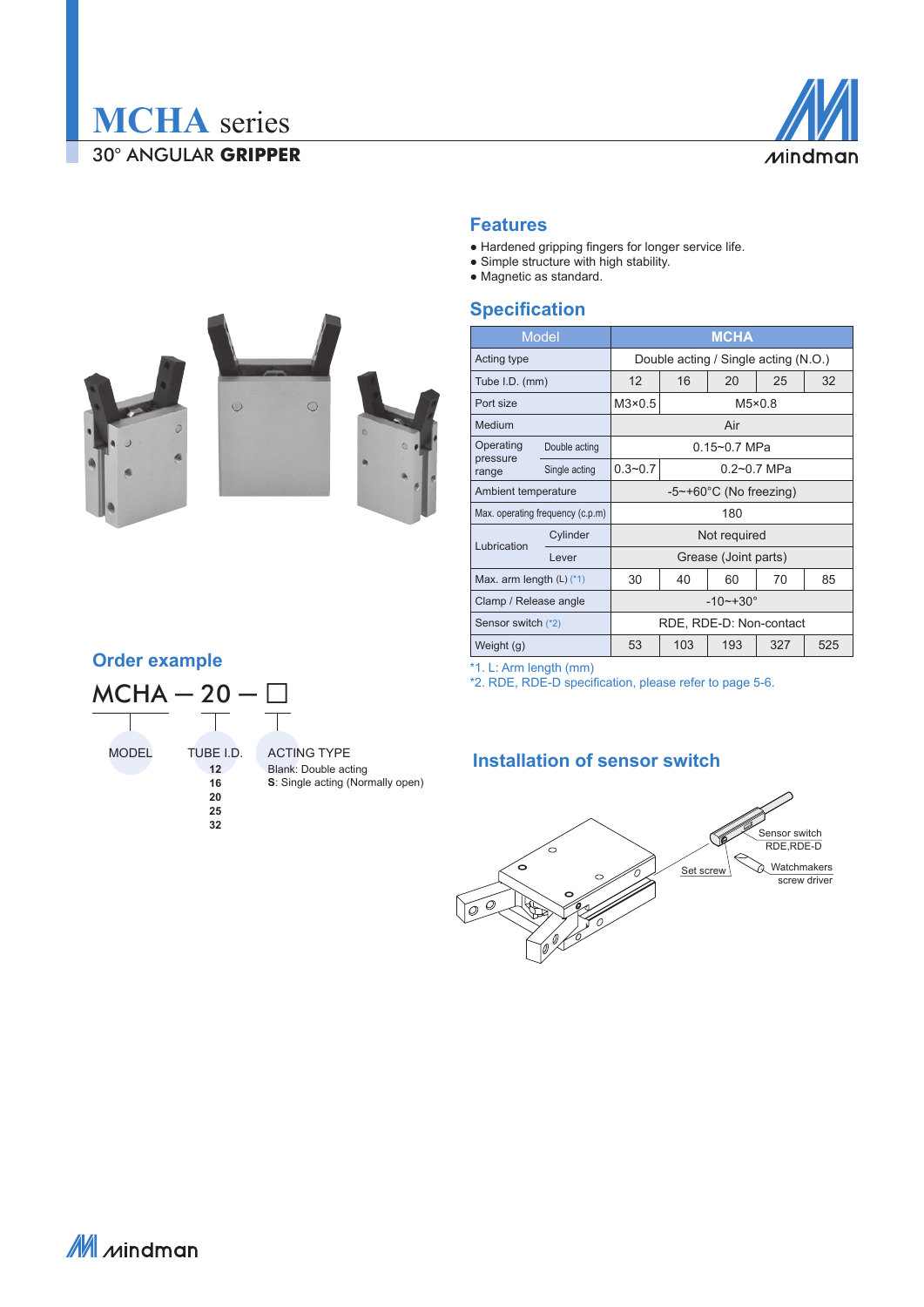



#### **Material**

| No.            | Part name      | <b>Material</b>     | Q'y            | Repair kits<br>(inclusion) |
|----------------|----------------|---------------------|----------------|----------------------------|
| $\mathbf{1}$   | Body           | Aluminum alloy      | 1              |                            |
| $\overline{2}$ | Head cover     | Aluminum alloy      | $\overline{1}$ |                            |
| 3              | Grip rivet     | Carbon steel        | 2              |                            |
| $\overline{4}$ | Spindle rivet  | Bearing steel       | $\overline{1}$ |                            |
| 5              | Y-finger       | Medium carbon steel | $\overline{2}$ |                            |
| 6              | Piston-R       | Aluminum alloy      | 1              |                            |
| $\overline{7}$ | Piston-H       | Aluminum alloy      | 1              |                            |
| 8              | Gasket         | <b>NBR</b>          | $\overline{1}$ |                            |
| 9              | Piston rod     | Stainless steel     | 1              |                            |
| 10             | Screw          | Stainless steel     | $\overline{1}$ |                            |
| 11             | Cover ring     | <b>NBR</b>          | 1              |                            |
| 12             | Rod packing    | <b>NBR</b>          | 1              |                            |
| 13             | Piston packing | <b>NBR</b>          | 1              |                            |
| 14             | Magnet ring    | Magnet material     | $\overline{1}$ |                            |
| 15             | Stop ring      | Spring steel        | 1              |                            |
| 16             | Screw          | <b>SCM</b>          | 4              |                            |
| 17             | Washer         | Stainless steel     | $\overline{2}$ |                            |
| 18             | Spring         | SWB-P               | 1              |                            |



#### **Order example of repair kits**

| Tube $ID$   | <b>Repair kits</b> |
|-------------|--------------------|
| ø12         | <b>PS-MCHA-12</b>  |
| ø16         | <b>PS-MCHA-16</b>  |
| $\sigma$ 20 | <b>PS-MCHA-20</b>  |
| ø25         | <b>PS-MCHA-25</b>  |
| a32         | <b>PS-MCHA-32</b>  |

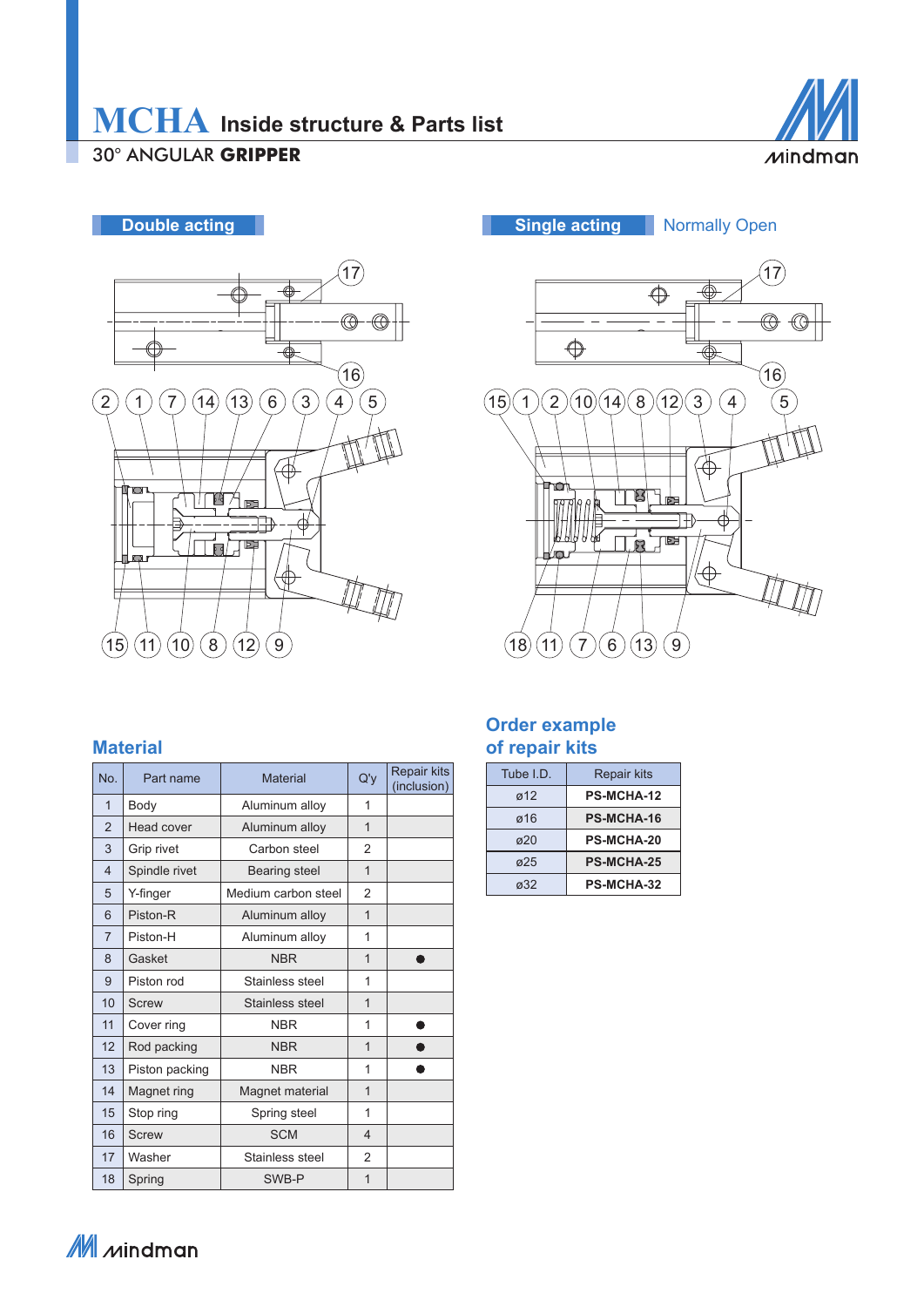## 30° ANGULAR **GRIPPER MCHA Capability** ø12~ø32



#### **Effective gripping force**

Indication of effective force.

The effective gripping force shown in the graphs to the right is expressed as F, which is the thrust of one finger, when both fingers and attachments are in full contact with the workpiece as shown in the figure below.



1N=0.102 kgf 1MPa=10.2 kgf/cm<sup>2</sup>